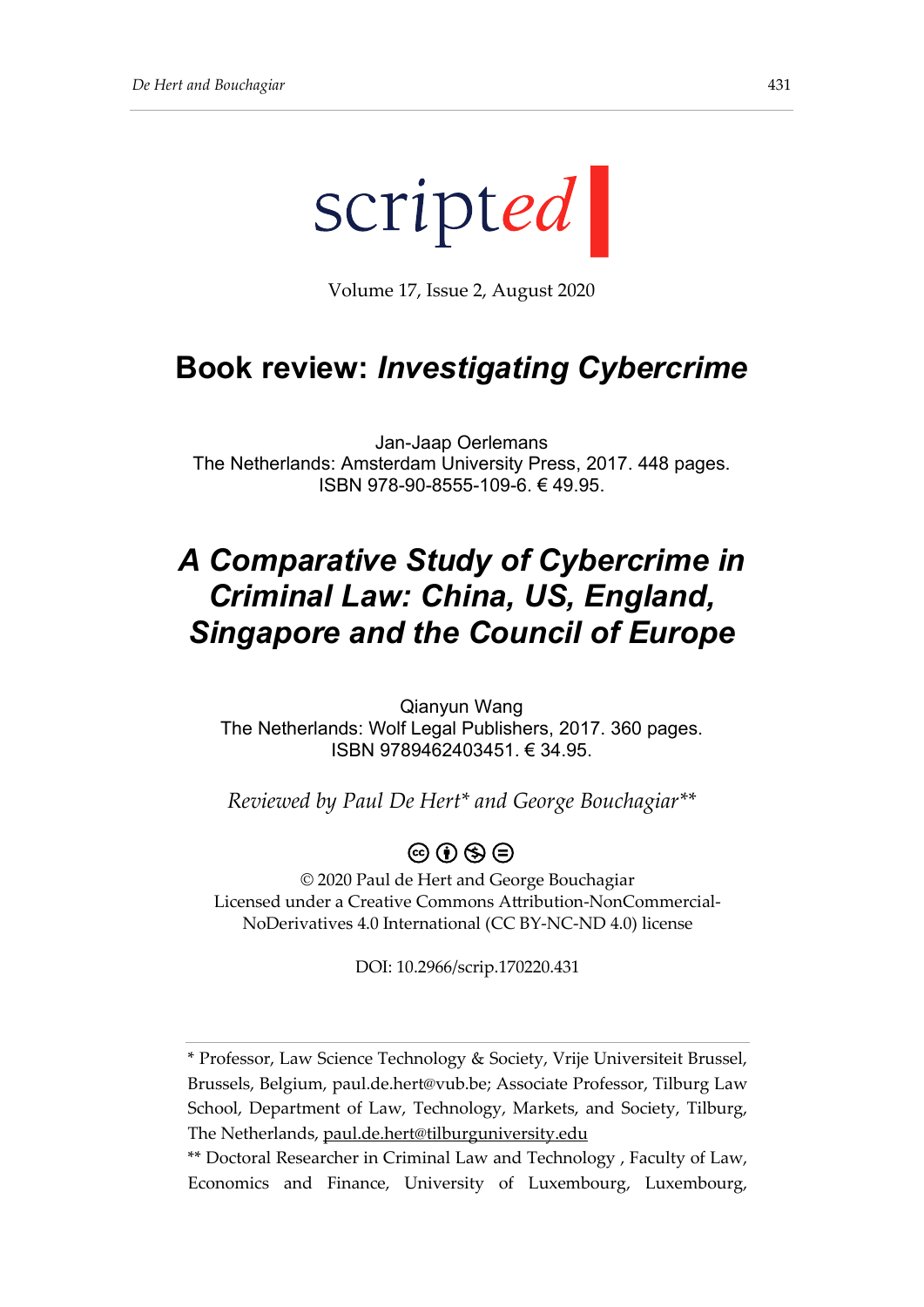Luxembourg, [georgios.bouchagiar@uni.lu;](mailto:georgios.bouchagiar@uni.lu) Vrije Universiteit Brussel, Brussels, Belgium, [georgios.bouchagiar@vub.be](mailto:georgios.bouchagiar@vub.be)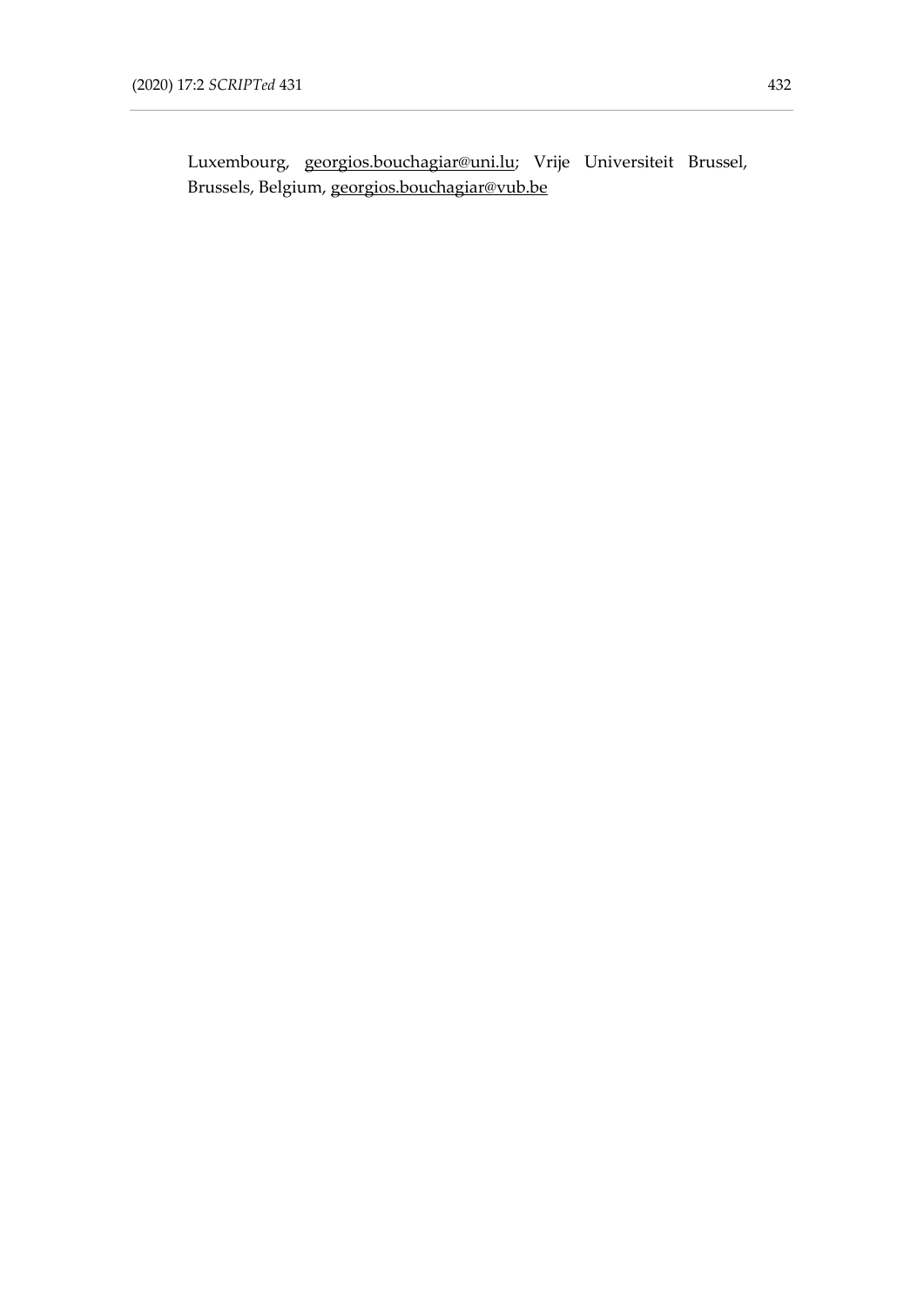### **1** *Investigating Cybercrime*

Oerlemans' *Investigating Cybercrime* (PhD study) is a volume in the series of the Meijers Research Institute and Graduate School of the Leiden Law School and part of the Law School's research programme 'Effective Protection of Fundamental Rights in a pluralist world'. It is an extremely useful tool for readers interested in the regulation of methods used in cross-border unilateral cybercrime investigations.

The book addresses the adequacy of regulation of the above methods by the Dutch criminal procedural law. To the author, this 'adequacy' is inextricably linked to the provision of necessary evidence-gathering tools and of minimum safeguards for human rights' protection. As such, adequacy is tested on the basis of the right to privacy, protected under Article 8 of the European Convention on Human Rights (ECHR). This context, analytically examined in Chapter 1, justifies the choice of Dutch law as the appropriate legal framework against which the assessment of adequacy can be carried out. The Netherlands, a member of the Council of Europe bound by the ECHR, already uses digital investigative methods; and its civil law system entails the 'criminal procedural legality principle' – a particularly strong version of the principle of legality.

Chapter 2, providing a typology of cybercrime, mainly discusses technology-as-a-target and technology-as-a-tool to better explain ways in which such crime can affect investigations. The author addresses evidence-gathering methods, as well as the crucial challenges of anonymity, encryption, and, most importantly, jurisdiction to identify four key digital investigative methods: gathering publicly available online information, issuing data production orders to online service providers, applying undercover investigative methods online, and performing hacking as an investigative method.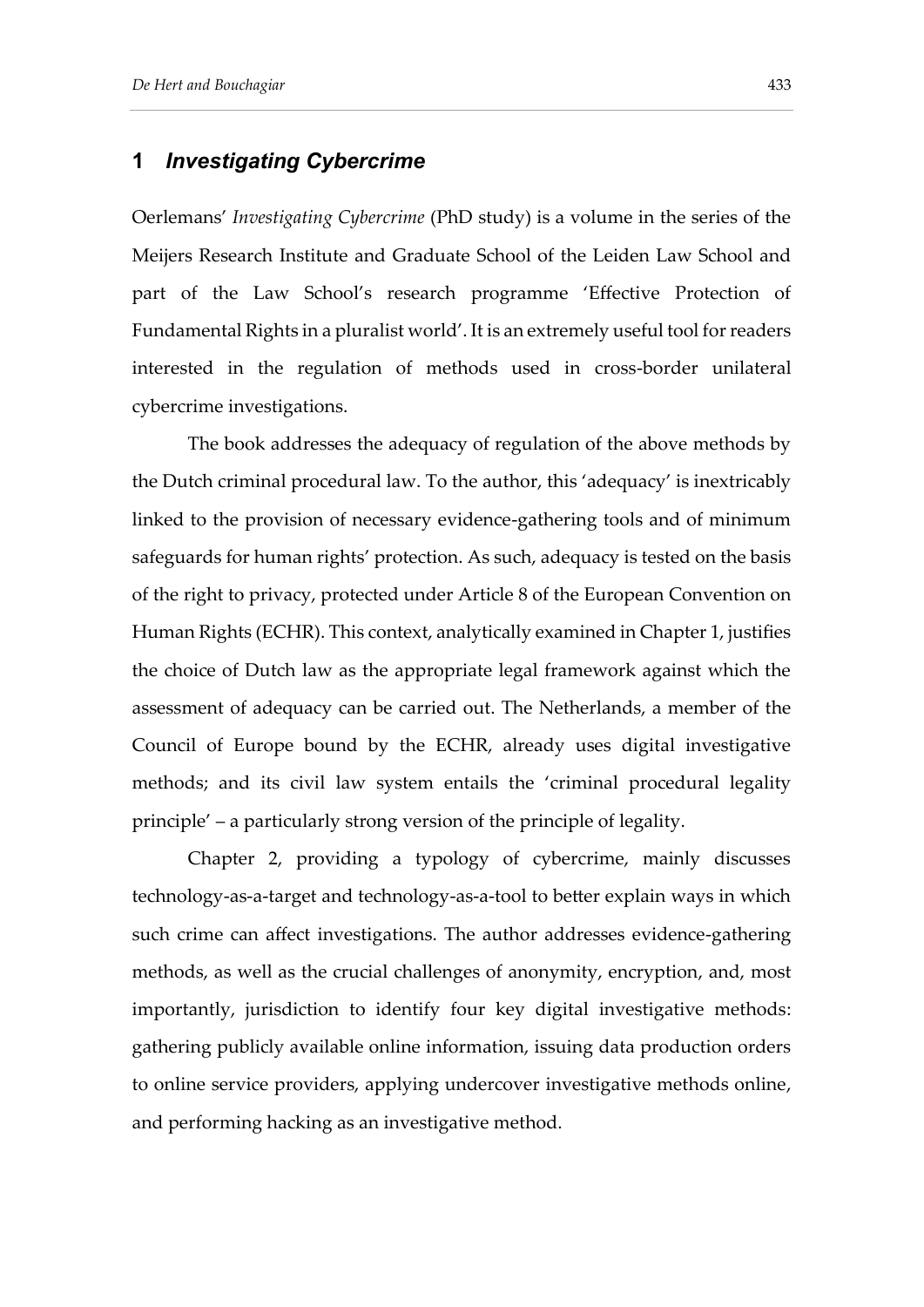Thereafter, Article 8 of the ECHR is discussed in Chapter 3 to detect the normative demands capable of underlying the regulation of the four methods. After analysing the scope of the right to privacy and the conditions of justified interference, i.e. legality ('in accordance with the law'), legitimacy, and proportionality, the chapter draws particular attention to the criterion of 'in accordance with the law'. The sub-elements of this criterion, accessibility, foreseeability, and quality of law, are chosen to perform the assessment of adequacy.

Chapter 4 studies case law of the European Court of Human Rights on nondigital counterparts of the four digital methods to examine the seriousness of interference and the quality of law demanded by the Court. Despite difficulties in drawing comparisons between contemporary methods and techniques of the previous century, the research treats the ECHR as a living instrument and provides valuable insights into the desirable quality of law for each of the four methods.

The study then naturally progresses to the examination of how the Dutch legal regime can be improved to meet the desired adequacy. In Chapters 5–8, the author tests, for each identified method, the criteria of accessibility, foreseeability, and quality of law. Particularly useful recommendations, mainly directed to the Dutch legislator, are also offered.

Chapter 9 addresses desirability and legitimacy of the application of the four methods unilaterally across States. Here, the author sees legal certainty through the lens of the rule of law, instead of that of Article 8 of the ECHR. This frame and broader understanding allow for the precise identification and better comprehension of the legal implications of such unilateral application. It is not only the potential infringement of territorial sovereignty at stake, but also individual dangers; people risk being subjected to national laws other than those of the territory of their location. After a challenging comparative analysis of the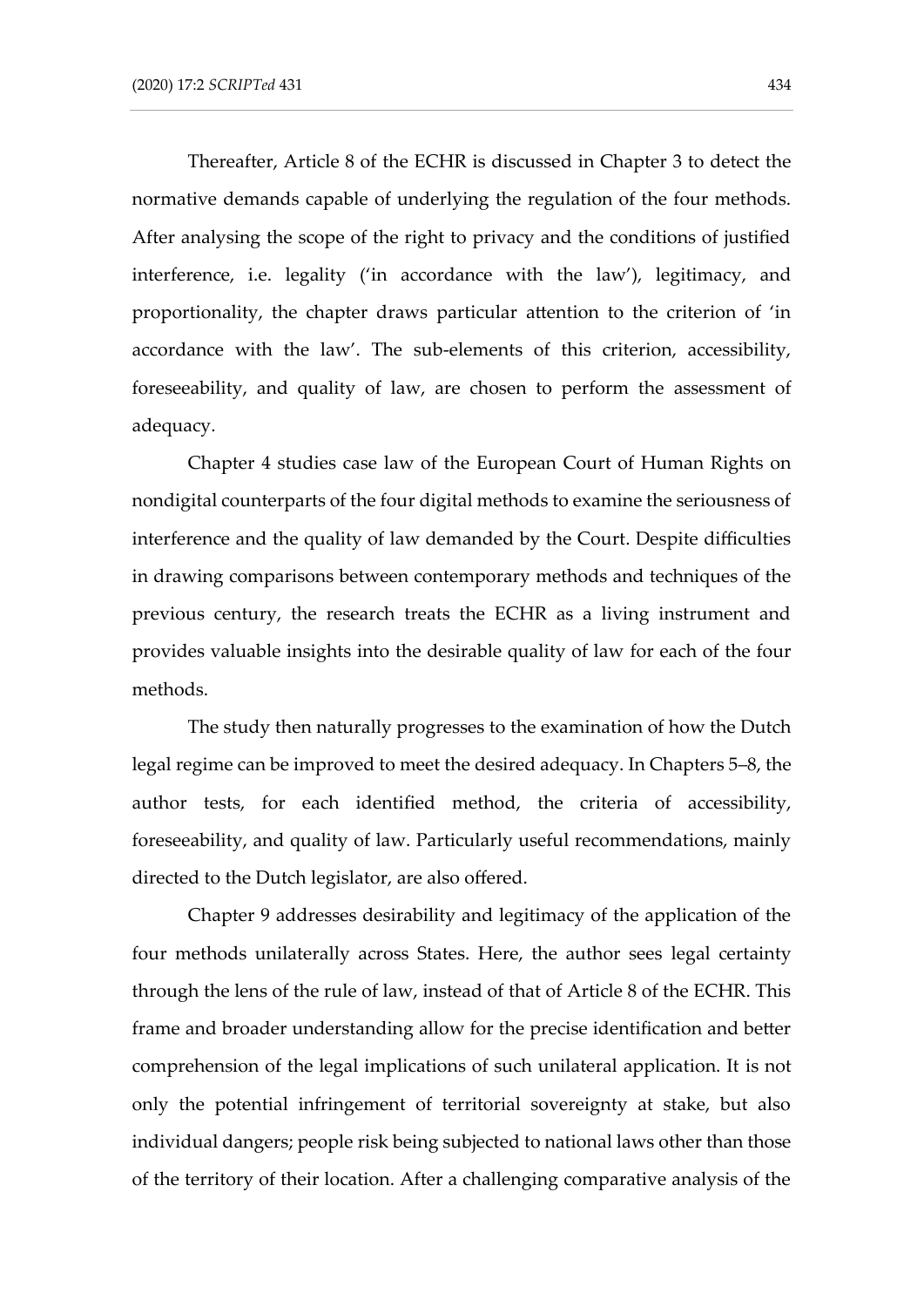Dutch (civil law) and the US (common law) approach to the regulation of investigative methods, the chapter discusses their potential unilateral application by Dutch law enforcement authorities.

Chapter 10, highlighting jurisdictional challenges, stresses the need to reconceptualise the Dutch criminal procedural law, as well as to recognise the existence of cross-border unilateral digital evidence-gathering activities and to regulate them at an international level.

Chapter 11, finding regulation provided for by Dutch criminal procedural law inadequate, proposes recommendations of both national and international dimensions.

This book, of approximately 400 pages, is well-documented and definitely worth reading by all those interested in the general intertwining of cybercrime and privacy, but also by more specialised audiences focused on challenges posed by existing evidence-gathering activities.

It should, however, be borne in mind that Oerlemans' approach focuses solely on the legality test mentioned in Article 8, paragraph 2 of the ECHR ('is the legal basis for a limitation of Article 8 ECHR adequate?'). Oerlemans rightly summarises the essence of this test ("the more heavy an interference the more detailed regulations need to be") <sup>1</sup> and beautifully demonstrates how this formulation of the test should guide the legislator. The message is, however, not complete, since the author excludes from his analysis the necessity-test equally implied by Article 8 of the ECHR. <sup>2</sup> There might be a legal basis with enough detail, but is the interference really necessary in a democracy based on the rule of law? In this regard, useful insights could be drawn from the Court's recent

<sup>&</sup>lt;sup>1</sup> See, for example, Oerlemans' intelligible figures at pp. 78 and 91.

<sup>2</sup> In case law, there is a propensity not to proceed to the necessity-assessment when legalitydemands are left unsatisfied.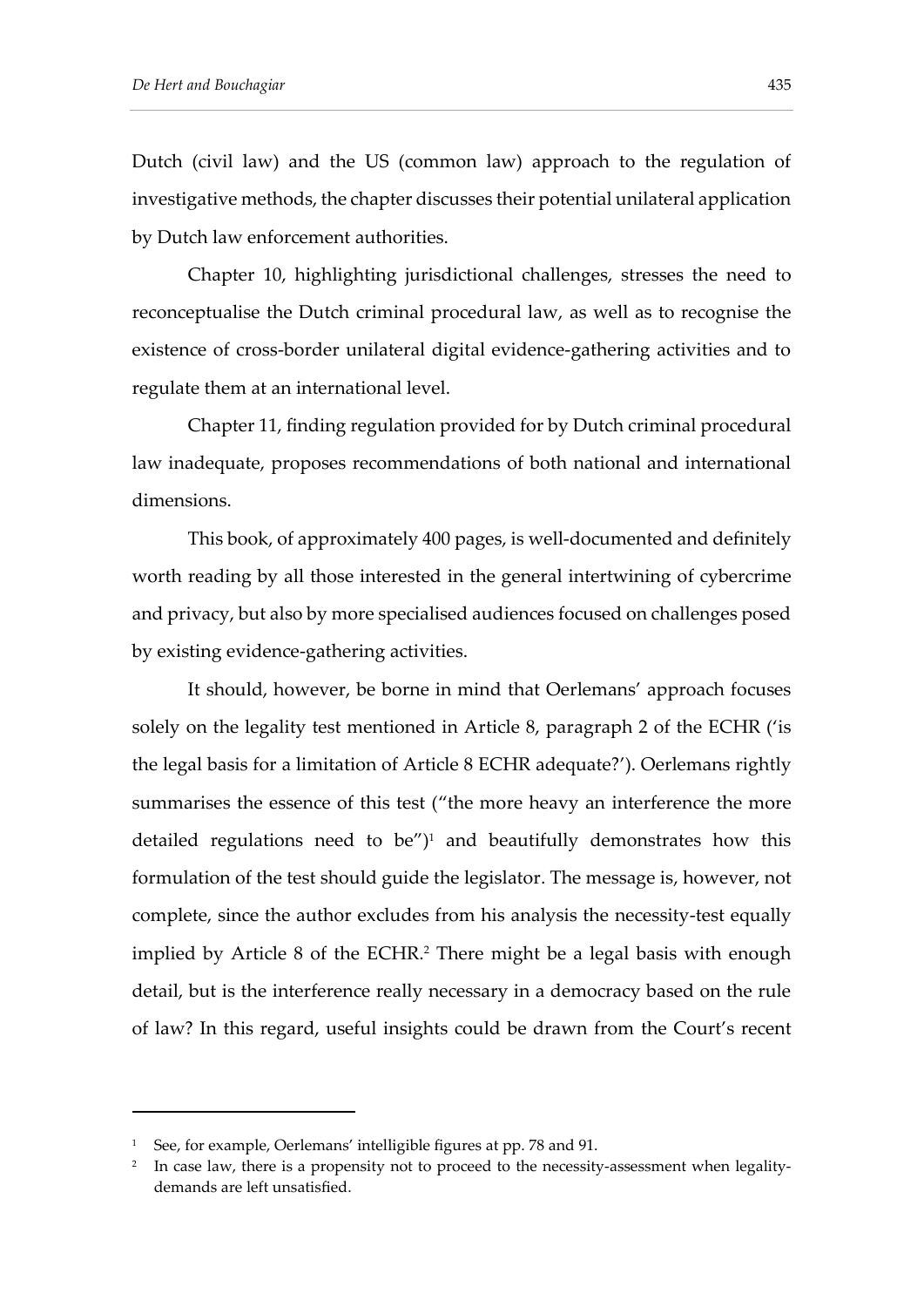case law on subscribers' data: <sup>3</sup> what could meet legality, given detailedness of rules, $4$  might fail to satisfy necessity, when going beyond the individual level<sup>5</sup> and toward bulk contexts. 6 If we combine the legality and necessity tests, we can better understand the author's approach toward regulating collection of subscriber data by law enforcement authorities. Oerlemans finds this interference not "particularly serious", <sup>7</sup> but nevertheless proposes detailed regulation. In our view, this treatment does not necessarily follow from the legality test (the heavier the interference, the more detailed the regulations) but can only be understood in the light of an integrated approach bringing in not only legality and detail, but also necessity. Collection of subscriber data by law enforcement authorities should not be made too easy, not because it is the heaviest of all interventions, but because it is not always necessary in a democratic state.

#### **2** *A Comparative Study of Cybercrime in Criminal Law*

On a slightly different note, Wang's book focuses on substantive criminal law; albeit, it also addresses procedural provisions, where jurisdiction-related issues are brought up for discussion. The publication is peculiarly useful to readers interested in the regulation of and approaches to cybercrime across national and international regimes.

As Chapter 1 explains, the book mainly deals with cybercrime as 'genuine cybercrime' (new offences independent of traditional crimes) and as computer-

<sup>3</sup> *Breyer v Germany*, Application no. 50001/12 (ECtHR, 30 January 2020) ('*Breyer*').

<sup>4</sup> *Breyer*, para. 83.

<sup>&</sup>lt;sup>5</sup> To Oerlemans, privacy interference resulting from the obtaining of subscribers' data is placed below the "very serious" level (pp. 199–201); similarly, to the Court, interference resulting from the storing of such data can be of a 'rather limited nature'; *Breyer*, para. 95.

<sup>6</sup> *Breyer*, Dissenting Opinion of Judge Ranzoni, paras. 14 and 26. Regarding necessity, the Court reiterates that the interference must address a 'pressing social need' and be proportionate to the legitimate goal pursued; *Breyer*, para. 88.

<sup>7</sup> See Oerlemans' suggestions at p. 113.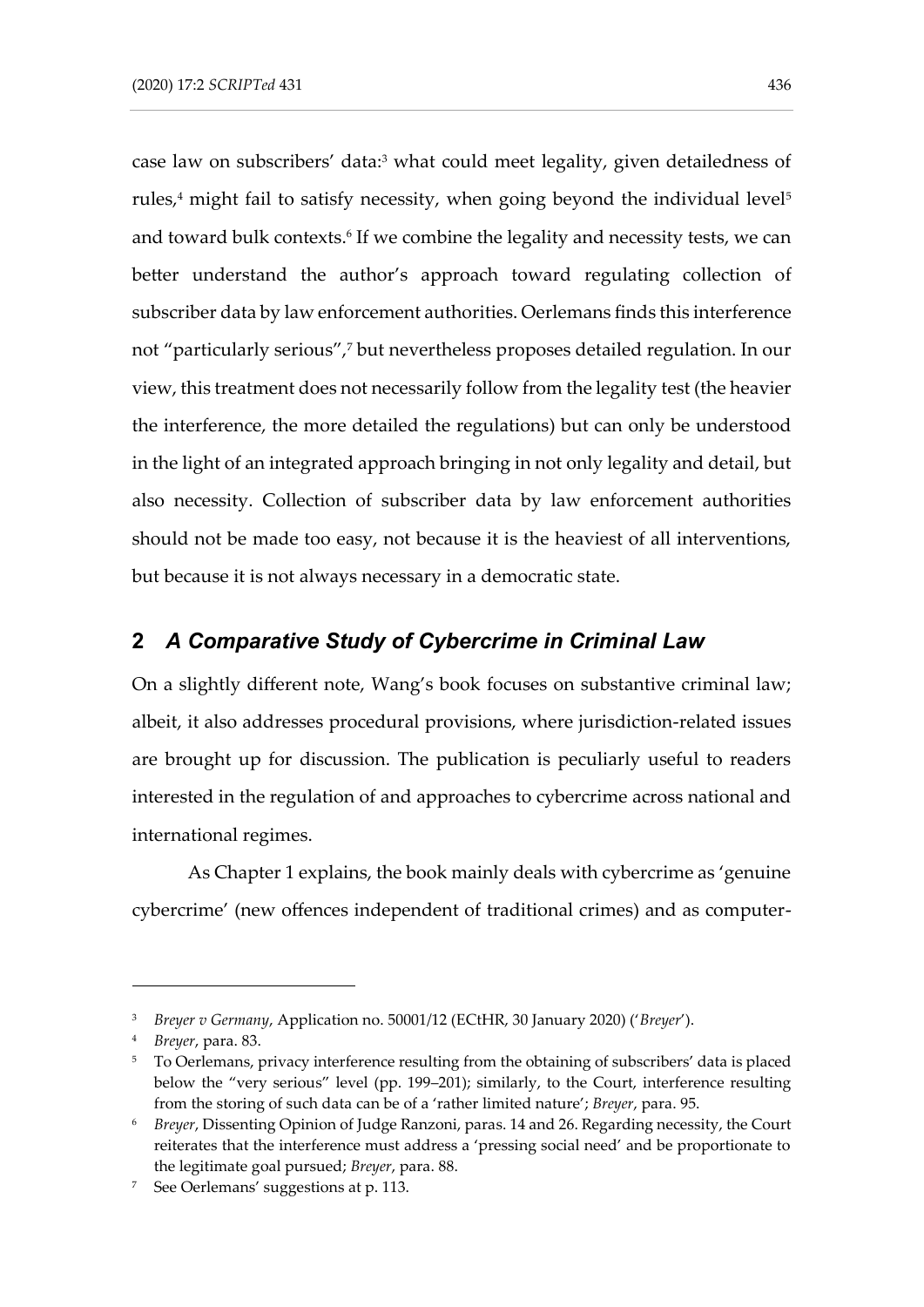facilitated crime (assisted by technologies and already addressed by criminal law). To assess how legislation can be adjusted to regulate cybercrime, the research investigates the historical evolution of cybercrime-related law and examines approaches to cybercrime in the jurisdictions of China, the Council of Europe (CoE), the United States, England and Wales, and Singapore.

Starting with China, Chapter 2 reveals the broadened scope of cybercrime and inconsistencies in law. For instance, the 'two points one dimension' approach was introduced in 2009 to draw a firm line between genuine cybercrime and traditional crimes facilitated by technology; albeit, this line was erased by subsequent amendments, which treated – and penalised – preparatory activities (related to technology-facilitated crimes) as cybercrimes.

Chapter 3 discusses the CoE's regime, which – though not national – can be comparable due to its detailed provisions. The analysis of the Convention on Cybercrime demonstrates the CoE's desire to harmonise national laws. Moreover, two clear lines are drawn by the author; one reflecting the desire of the Convention's drafters and distinguishing between genuine cybercrime and technology-facilitated crimes; and another inspired by the provisions of the Convention and differentiating between crimes against computer systems and crimes against data. Wang also highlights some important limitations to the systematic regulation of cybercrime and stresses jurisdiction-related problems. Namely, no criteria of substance are set out to precisely define cybercrime and the territorial principle cannot always address cybercrime's non-territorial aspects.

After examining historical developments of the United States' regime, Chapter 4 discusses contemporary, wide (yet precise) approaches to cybercrime; that is, the text of the United States' legislation (meaning the Computer Fraud and Abuse Act), which, though clear, is broad enough to cover – and criminalise – behaviours targeted at almost any type and use of computers. Such approaches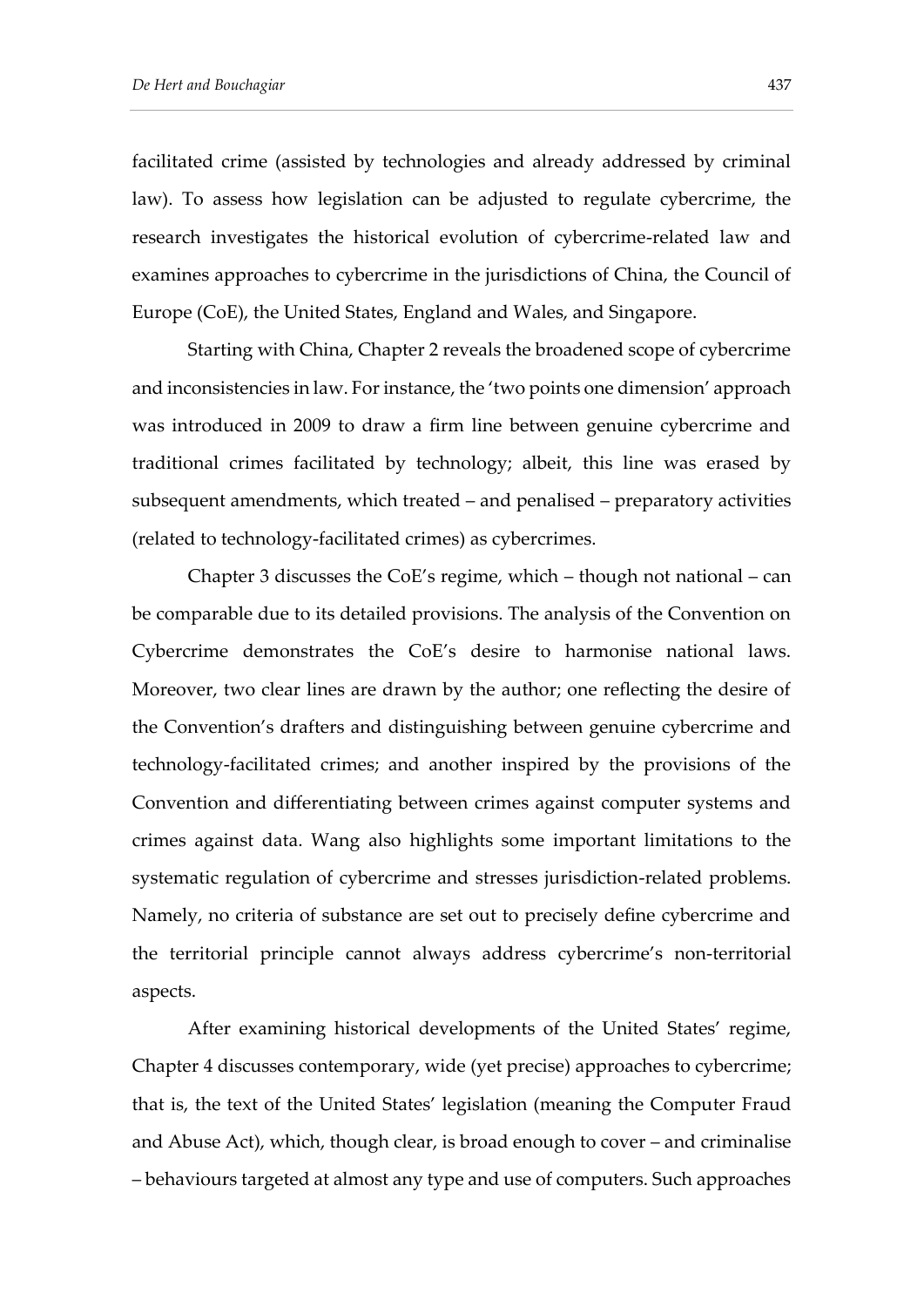nevertheless allow for legal inconsistencies (e.g. in the understanding of computer and data). The chapter also finds a tendency to emphasise general interests (e.g. national security) over online freedom.

Chapter 5 is dedicated to England and Wales. The examination of its 'halfway' approach, relying upon new legal provisions to address genuine cybercrime but also upon existing laws to regulate technology-facilitated crime, shows hesitance in the introduction of new offences. Such introduction is, however, allowed, when deemed absolutely necessary. This was the case with new provisions introduced in and after 2006 to supplement the 1990's regime (i.e. the Computer Misuse Act) and protecting data and the function of computers.

Singapore's legal provisions, discussed in Chapter 6, seem to suffer from a lack of originality. This could be due to inspiration drawn from several jurisdictions, like the English approach to hacking. Furthermore, the Singaporean regime does not distinguish between computer and data-related offences. And, as the chapter suggests, its enforcement strategies seem to reflect prioritisation of governmental over individual interests.

Chapter 7 analyses and draws comparisons between jurisdictions. It provides useful insights into four key issues that address the question of how law can be adapted to regulate cybercrime. First, the research argues for the necessity of concrete laws to govern cybercrime. Second, it discusses the computer *and* data approach (preferred over one-sided computer *or* data perspectives) as the most adequate legal approach to cybercrime. Third, in light of failures of existing principles, it calls for 'creative thinking' to resolve jurisdictional challenges. Fourth, it suggests that the Convention on Cybercrime could contribute to the conceptualisation of cybercrime-specific laws; being open to members as well as non-members, it could perform the role of a global harmonising instrument supporting the computer *and* data perspective.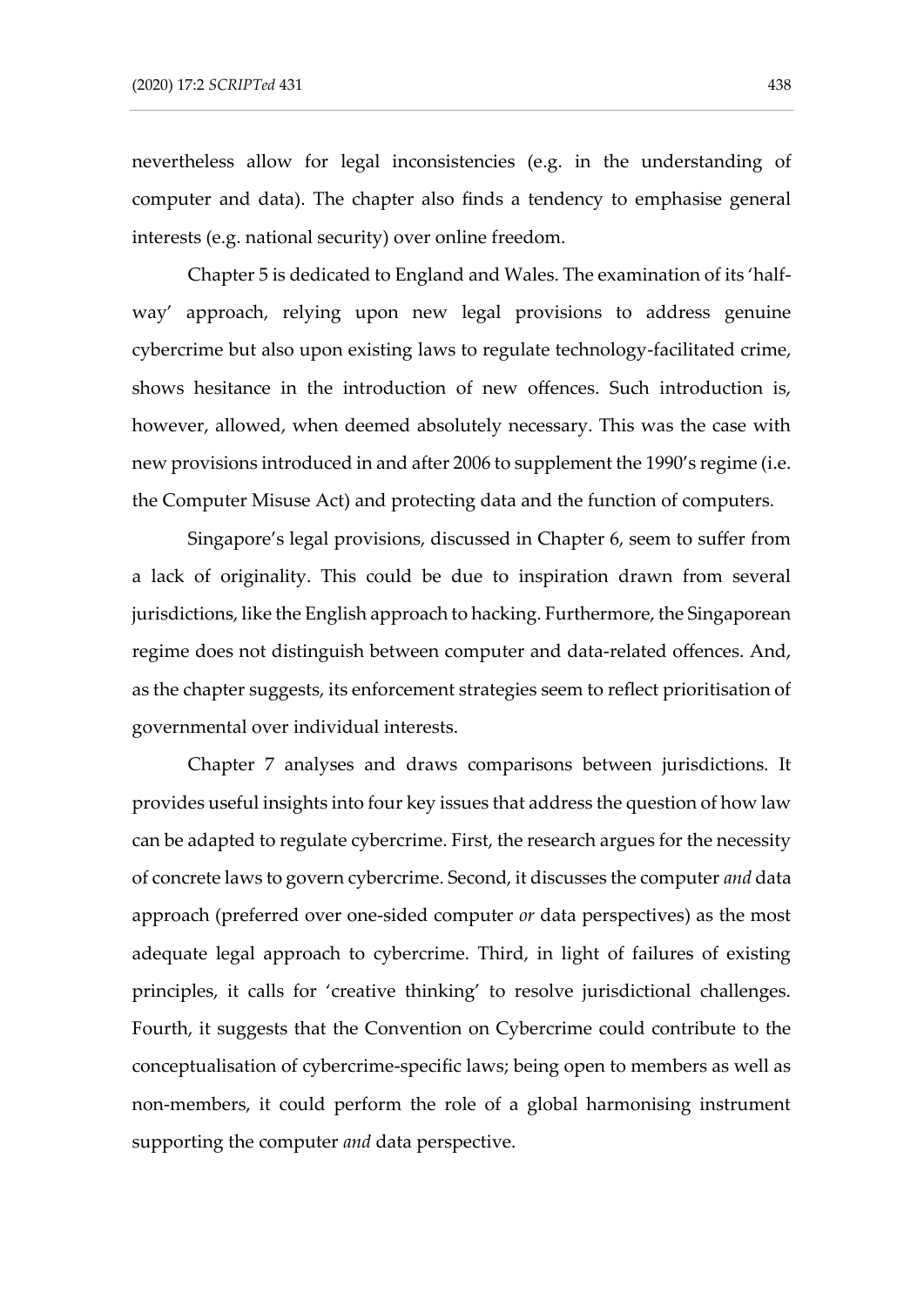Wang's book is of approximately 350 pages and includes a specific bibliography, as well as appendices with relevant provisions. It is well-structured and comprehensive with figures explaining the modus operandi of contemporary techniques (like phishing), tables summarising findings (or comparing legal provisions), and diagrams (e.g. providing statistical information). The study can definitely be recommended to those interested in global, regional, or national approaches to cybercrime regulation.

#### **3 Comment: The Need to Tackle Jurisdictional Challenges**

Taken together, the two publications have one thing in common. They reveal the acute need to address what seems to be at the heart of cybercrime regulation: jurisdictional challenges. Perhaps the answer lies in the optimal, rather than absolute, harmonisation;<sup>8</sup> in making – to the extent possible – same behaviours punishable,<sup>9</sup> while, at the same time, respecting national diversity. An international approach to cybercrime, promoting general legal principles, could be combined with national initiatives, setting out more detailed rules, to achieve appropriate balances and optimal results.

There seems to be no ready-made recipe; and cooperation among states, as well as between state and non-state actors, could allow for combining national

 $^{\circ}$  In this regard, flexible harmonisation has been discussed as a realistic, rather than perfect, route; as a way to uniformly address substantive law, while leaving procedural (due processrelated) provisions to domestic laws and their particularities. Jonathan Allan Clough, "A World of Difference: The Budapest Convention on Cybercrime and the Challenges of Harmonisation" (2014) 40(3) *Monash University Law Review* 698–736, p. 709 (with further references).

<sup>9</sup> For example, in the European context, Weyembergh has suggested approaching substantive criminal law through (the harmonising effect of) Directives. See Anne Weyembergh, "Approximation of Substantive Criminal Law: The New Institutional and Decision-Making Framework and New Types of Interaction Between EU Actors" in Francesca Galli and Anne Weyembergh (eds.), *Approximation of Substantive Criminal Law in the EU: The Way Forward*  (Brussels: Editions de l'Université de Bruxelles, 2013), pp. 9–33 and 31–33.